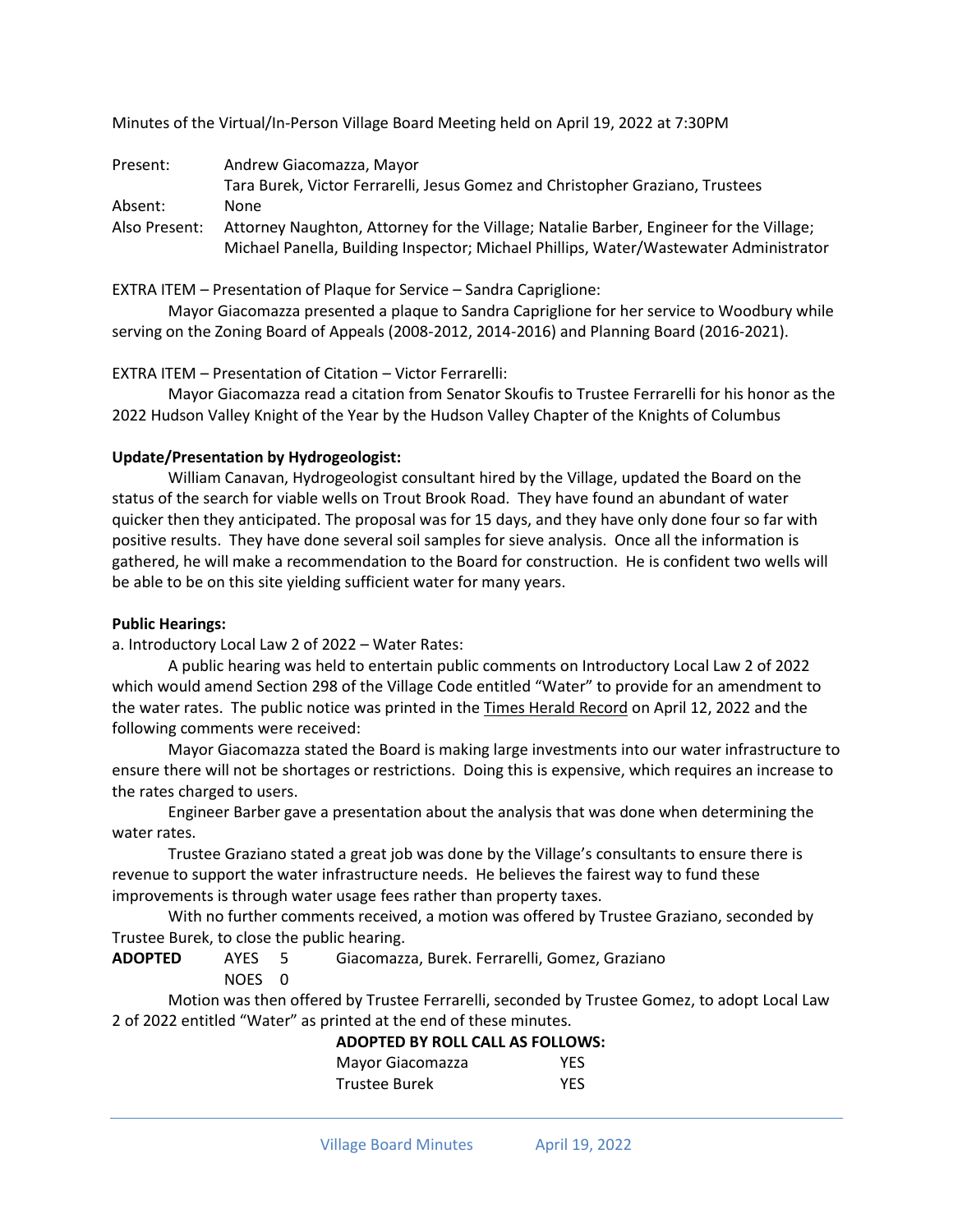| Trustee Ferrarelli | <b>YES</b> |
|--------------------|------------|
| Trustee Gomez      | YES.       |
| Trustee Graziano   | <b>YES</b> |

### **Public Comment on Agenda Items Only:**

Sandra Capriglione spoke about the consent order and stressed her opinion on the matter.

Robert Hunter spoke about the consent order and stressed his opinion on the matter.

Maria Hunter spoke about the consent order and stressed her opinion on the matter.

Teresa Luongo spoke about the consent order and stressed her opinion on the matter.

George Lithco, representing the owner of 14 Castleton Drive LLC, spoke about the consent order and stressed his opinion on the matter.

#### **Administrative Business:**

a. Acceptance of Minutes:

Motion was offered by Trustee Graziano, seconded by Trustee Burek, to accept receipt of the minutes of the meeting held March 24, 2022.

**ADOPTED** AYES 5 Giacomazza, Burek. Ferrarelli, Gomez, Graziano

NOES 0

Motion was then offered by Trustee Burek, seconded by Trustee Gomez, to accept receipt of the minutes of the meeting held March 30, 2022.

| <b>ADOPTED</b> | AYES 5 | Giacomazza, Burek. Ferrarelli, Gomez, Graziano |
|----------------|--------|------------------------------------------------|
|                | NOES 0 |                                                |

b. Approval of Abstract:

Motion was offered by Trustee Ferrarelli, seconded by Trustee Giacomazza, to approve Abstract 20 containing vouchers 211924 – 212064 and totaling \$466,818.62.

| <b>ADOPTED</b> | AYES 5 | Giacomazza, Burek. Ferrarelli, Gomez, Graziano |
|----------------|--------|------------------------------------------------|
|                | NOES 0 |                                                |

c. Fire Department Equipment Requests:

Motion was offered by Trustee Gomez, seconded by Trustee Burek, to approve Fire Department Equipment Request 2022-13 totaling approximately \$6354 for the purchase of LED lighting upgrades for Truck 522 and 503, 2022-14 totaling approximately \$1432 for the purchase for Class B badges for dress uniforms.

**ADOPTED** AYES 5 Giacomazza, Burek. Ferrarelli, Gomez, Graziano NOES 0

d. Budget Modifications:

Motion was offered by Trustee Burek, seconded by Trustee Ferrarelli, to approve the following budget modifications to the FY2021/2022 budget:

➢ Consolidated Sewer – increasing GC8110.452(Vehicle Fuel) by \$903, GC9050.800 (Unemployment Insurance) by \$700 and decreasing GC9010.800 (State Retirement) by \$1603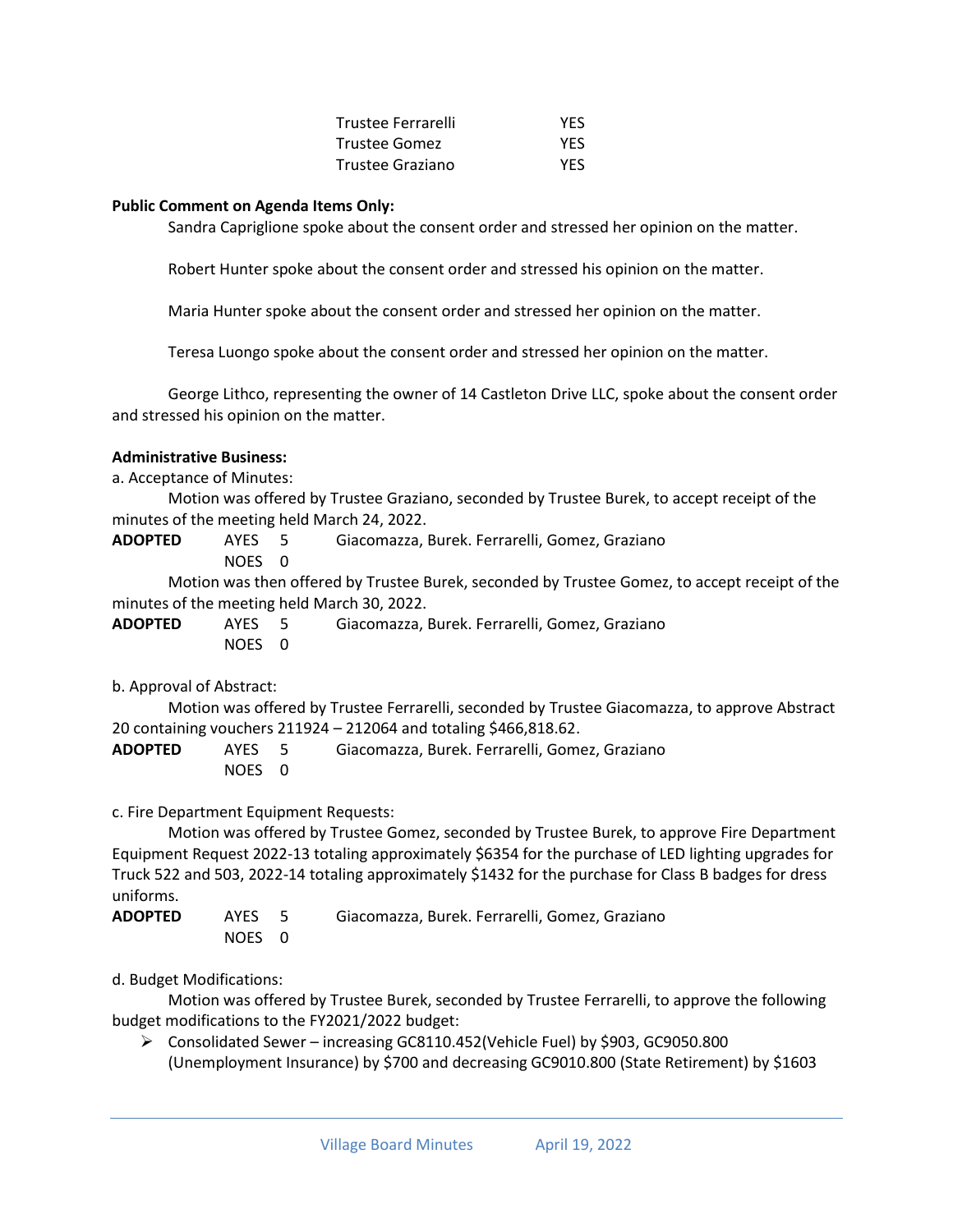- ➢ Consolidated Water increasing FC8310.461 (SCA Service Agreement) by \$112, FC8310.468 (Generator Fuel) by \$1000, FC8310.469 (Special Projects) by \$165,000, FC8310.471 (Water Master Plan Study) by \$45,000, FC8310.472(Trout Brook Well) by \$50,000, FC9050.800 (Unemployment Insurance) by \$700, FC599 (Appropriated Fund Balance) by \$120,000, FC2170 (Community Development Income) by \$83,707 and decreasing FC1930.400(Judgment/Claims) by \$2000, FC8310.101 (Compensated Absences) by \$51,001, FC8310.413 (Labor Attorney) by \$1500, FC8310.414 (Attorney) by \$1500, FC9010.800 (NYS Retirement) by \$2104
- ➢ Various Departments increasing A1010.412(VB Awards/Recognition) by \$425, A1010.414 (VB – Late Fees on Invoices) by \$104, A1210.200 (Mayor – Equipment) by \$638, A1210.411 (Mayor – Office Supplies) by \$43, A1410.201 (VC – Equipment) by \$600, A1410.411 (VC – Office Supplies) by \$214, A1420.402 (Attorney – Planning Board) by \$2000, A1420.405 (Annexation – Litigation) by \$1274, A1440.402 (Engineer – Planning Board) by \$1000, A1440.411 (Planner – Contractual) by \$5000, A1440.412 (Planner – Planning Board) by \$2000, A1610.406 (General – Buildings/Grounds) by \$7000, A1610.409 (General – Alarm System) by \$600, A9010.800 (NYS Retirement) by \$34,075, A9050.800 (Unemployment) by \$2400 and decreasing A1010.200 (VB – Equipment) by \$15,000, A1010.413 (VB – Grant Writer) by \$9000, A5182.401 (Street Lighting) by \$33,373
- $\triangleright$  Building Department increasing A3620.101 (BD Compensated Absences) by \$1615, A3620.417 (BD – Cellular Phone) by \$1250 and decreasing A3620.200 (BD – Equipment) by \$2865
- $\triangleright$  Fire Department increasing A3410.204 (FD Chief's Vehicle) by \$8030, A3410.463 (FD SCVA Testing) by \$952, A3410.471 (FD – Extinguisher Main/Equip) by \$657 and decreasing A3410.453 (FD – Vehicles Repairs) by \$9639
- $\triangleright$  Highway Department increasing A5010.411 (HD Office Supplies) by \$456, A5010.422 (HD Drug Testing) by \$198, A5010.438 (HD – Maintenance of Building) by \$18,000, A5010.444 (HD – Schools/Dues) by \$105, A5010.448 (HD – Gasoline Used) by \$900, A5110.102 (HD – Compensated Absences) by \$2497, A5110.407 (HD – Traffic Control) by \$3549, A5110.451 (HD – Tools) by \$589, A5110.469 (HD – Drainage Pipe) by \$51, A5110.448 (HD – Gas Received) by \$10,000, A5130.454 (HD – Oil/Lubrication) by \$2710, A5130.456 (HD – Gas Pump Maintenance) by \$1227, A5142.200 (HD – Equipment – Snow) by \$6594, A5142.466 (HD – Salt/Liquid Calcium) by \$13,632 and decreasing A5130.200 (HD – Machinery Equipment) by \$37,000, A5142.447 (HD – Snow Truck Repairs) by \$3508, A5410.472 (HD – Sidewalk/Curbs) by \$20,000
- ➢ To recognize CHIPS increasing A3501 (State Aid CHIPS) by \$87,470, A5112.400 (Perm Improv Highway – CHIPS) by \$87,470.
- **ADOPTED** AYES 5 Giacomazza, Burek. Ferrarelli, Gomez, Graziano NOES 0

e. Change May 26 Meeting to May 31:

Motion was offered by Mayor Giacomazza, seconded by Trustee Gomez, to change the May 26 meeting to May 31 at 7:30PM to enable as many invoices as possible to be paid within the current fiscal year.

**ADOPTED** AYES 5 Giacomazza, Burek. Ferrarelli, Gomez, Graziano NOES 0

# **Old Business:**

a. Renew IT Services Control – Purchase Additional Hours – PC Surgeon: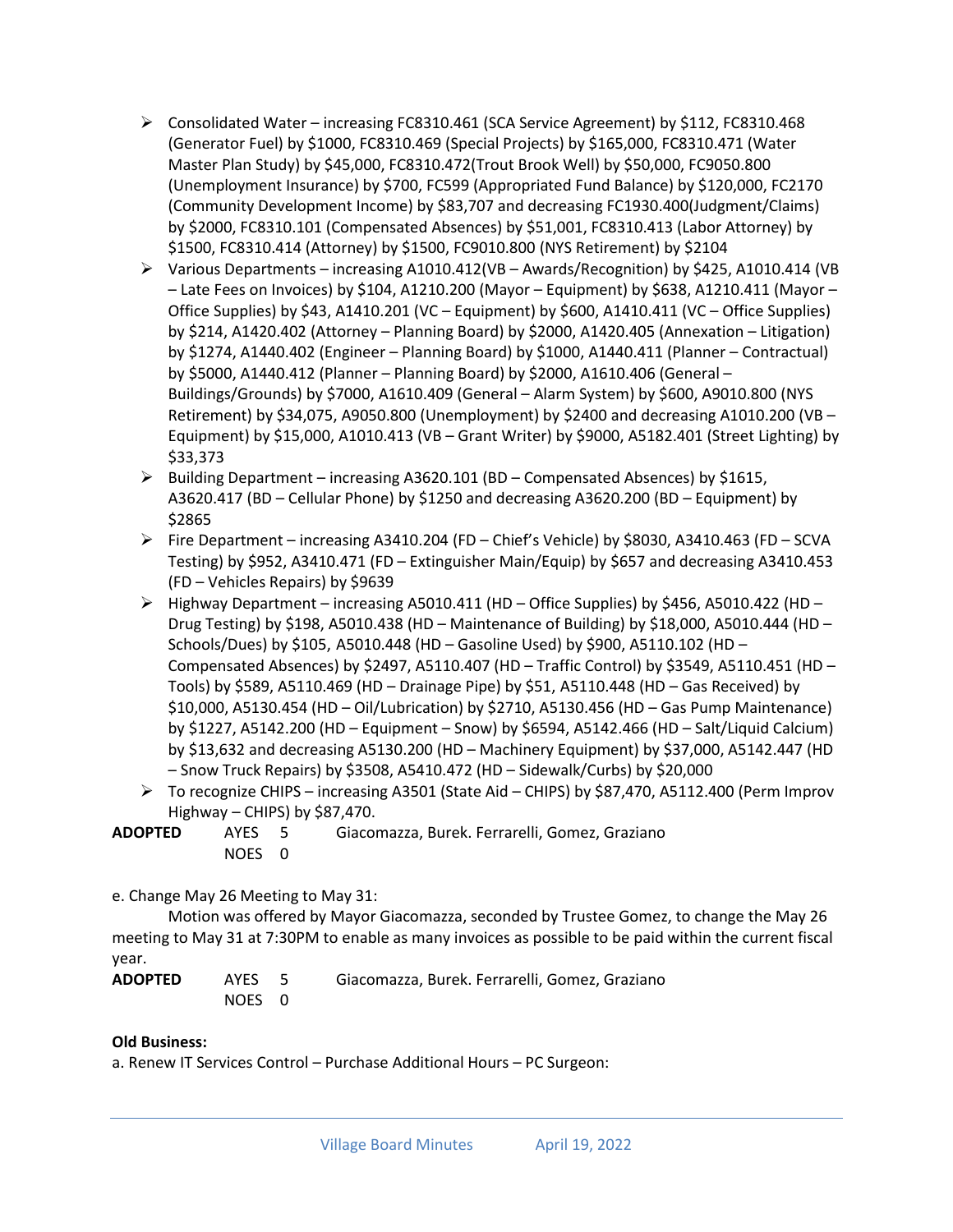Motion was offered by Trustee Graziano, seconded by Trustee Ferrarelli, to authorize the Mayor to sign the Block Purchase renewal with PC Surgeon for 100 hours of IT Service at a cost of \$8500.

**ADOPTED** AYES 5 Giacomazza, Burek. Ferrarelli, Gomez, Graziano NOES 0

b. Resolution – Establish Water Rates in Fee Schedule:

Motion was offered by Trustee Graziano, seconded by Trustee Burek, to adopt the following resolution updating water rates that will go into effect with the June 2022 billing:

**WHEREAS**, the Board of Trustees has determined that it will be in the best interests of the Village and its residents to update the rates charged in connection with water usage in the Village; and

**WHEREAS**, Section 298-29 of the Village Code provides that "Charges for water usage shall not exceed the rates established by the Board of Trustees, which rates may be modified by a Resolution of the Board".

**NOW, THEREFORE, BE IT RESOLVED**, that the Board of Trustees hereby adopts the following water rates, effective with the June 2022 billing cycle:

#### **Water Rates**

The following water rates are hereby established for and to be paid by all water users within the Consolidated Water area:

| <b>Number of Gallons</b> |                                                     |
|--------------------------|-----------------------------------------------------|
| (four-month period)      | <b>Tri-annual Billing Rates</b>                     |
| Up to 15,000             | <b>S25</b>                                          |
| $15,001 - 20,000$        | \$25, plus \$3.25 per 1000 gallons over 15,000      |
| $20,001 - 25,000$        | \$41.25, plus \$4.25 per 1000 gallons over 20,000   |
| $25,001 - 40,000$        | \$62.50, plus \$7.25 per 1000 gallons over 25,000   |
| $40,001 - 70,000$        | \$171.25, plus \$11.50 per 1000 gallons over 40,000 |
| Over 70,001              | \$516.25, plus \$12.00 per 1000 gallons over 70,000 |

The following rates are hereby established for and to be paid by all water users within the Amdur Park (Water 6) Area:

| Number of Gallons   |                                                 |
|---------------------|-------------------------------------------------|
| (four-month period) | <b>Tri-annual Billing Rates</b>                 |
| Up to 15,000        | \$30                                            |
| Over 15,000         | \$30, plus \$2.25 per 1,000 gallons over 15,000 |
| $\cdots$ $\cdots$   |                                                 |

and be it further

**RESOLVED** that the Village Clerk is hereby directed to add these rates to the Fee Schedule adopted/reviewed by the Board of Trustees at is Annual Reorganization meeting held the first meeting of each fiscal year.

**ADOPTED** AYES 5 Giacomazza, Burek. Ferrarelli, Gomez, Graziano NOES 0

#### **New Business:**

a. ARPA Annual Report Review/Approval:

Attorney Naughton provided a summary of the report that is required to be submitted relating to the ARPA funds and their planned use. The Village received \$736,701.50 around this time last year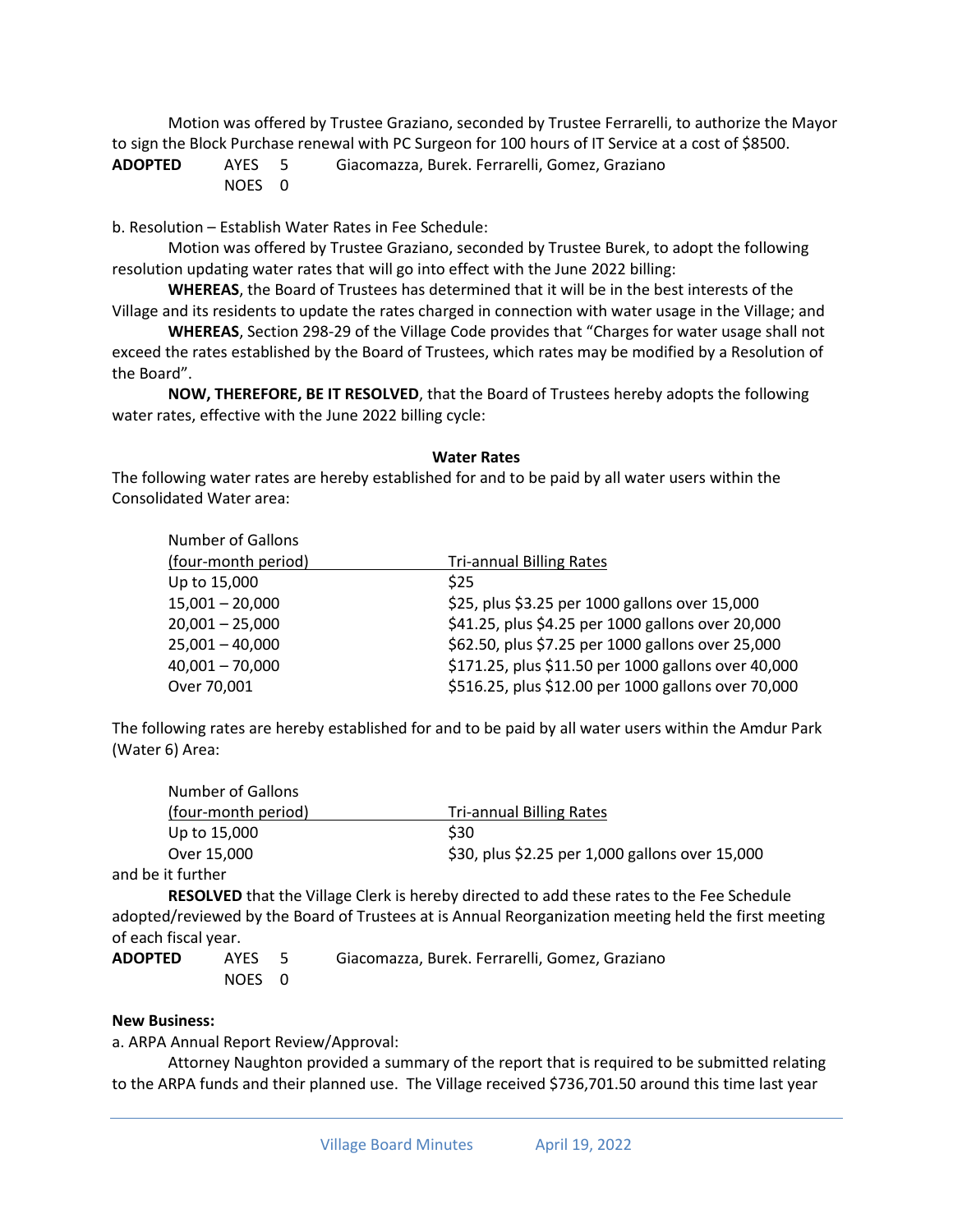and should receive the second/final payment of that same amount within the next few weeks. The total \$1,473,403, as discussed at several meetings, will be allocated as follows: Trout Brook Well 1 \$314,104.18, Trout Brook Well 2 \$253,125, Leoni Well testing \$225,370, Comminutors \$247,158. The remaining balance of \$433,645.82 will need to be discussed for the next reporting period. Motion was offered by Trustee Burek, seconded by Trustee Graziano, to approve the report to be submitted as summarized by Attorney Naughton.

| ADOPTED | AYES 5 | Giacomazza, Burek. Ferrarelli, Gomez, Graziano |
|---------|--------|------------------------------------------------|
|         | NOES 0 |                                                |

b. Advertise for Upcoming Vacancies – Planning/Zoning Board:

Motion was offered by Trustee Gomez, seconded by Trustee Graziano, to authorize the Village Clerk to advertise for upcoming expiring terms/vacancies on the Planning Board and Zoning Board of Appeals. Letters of interest will be accepted by the Village Clerk until 4PM on May 13, 2022.

| <b>ADOPTED</b> | AYES 5 | Giacomazza, Burek. Ferrarelli, Gomez, Graziano |
|----------------|--------|------------------------------------------------|
|                | NOES 0 |                                                |

c. Discussion – Consent Order –14 Castleton Drive LLC (SBL 202-1-70):

Attorney Naughton explained last fall the Building Department issued a notice of violation to Rushmore Estates asserting that a commercial business was operating at the property. The property was being used as an event venue for weddings and other gatherings, which it is not zoned for. A meeting was held with the property owner, their attorney, the Mayor and she to discuss the activities being held and the property owner asked the Village to entertain a proposal for zoning to allow and "event venue" by special permit. After the meeting, it was agreed that a Consent Order would be proposed to the Village Board which would permit 20 specific events that had already been booked/paid for by parties without pursuing the issue further in the courts while the property owner applies to the Planning and/or Zoning Board of Appeals for the proper permits. She added a violation was issued by Building inspector, which was appealed by the applicant to the Zoning Board, but no written decision has been rendered yet.

Trustee Graziano stated this issue is one of the most difficult decisions he has been required to make since becoming a Trustee. He understands that couples have planned/booked their weddings at this location and understands canceling them is devastating but the owner knew he was in violation and continued to accept money/book events. He stressed that what can and cannot be done at this location is well defined in the Planning Board resolution. Additionally, he noted when discussion about the consent order began several months ago, there was only nine events schedule and it has now increased to 20, even though the owner was aware he was in violation.

Trustee Burek asked Attorney Naughton if this consent order could be considered spot zoning and the answer was no. She asked if the consent order would stand on its own fact/circumstances, or would it create a precedent for similar violation that may exists elsewhere in the Village and the answer was it would stand alone las it has its own specific use. She asked if the Village would be at any liability risk and the answer was the property owner is required to indemnify the Village. She asked if each individual event would have to be approved by the Building Inspector or does the consent order provide a blanket approval and the answer was if an event is similar in size, a generic approval is fine but if an event differs sufficiently then the Building Inspector can impose different protections based on those differences.

Trustee Gomez stated he also has sympathy for the individuals that have booked their events and does not want to see them hurt. He also stressed these discussions about been held for quite so time and, while it was delayed by the applicant, more events were booked/scheduled. He also agrees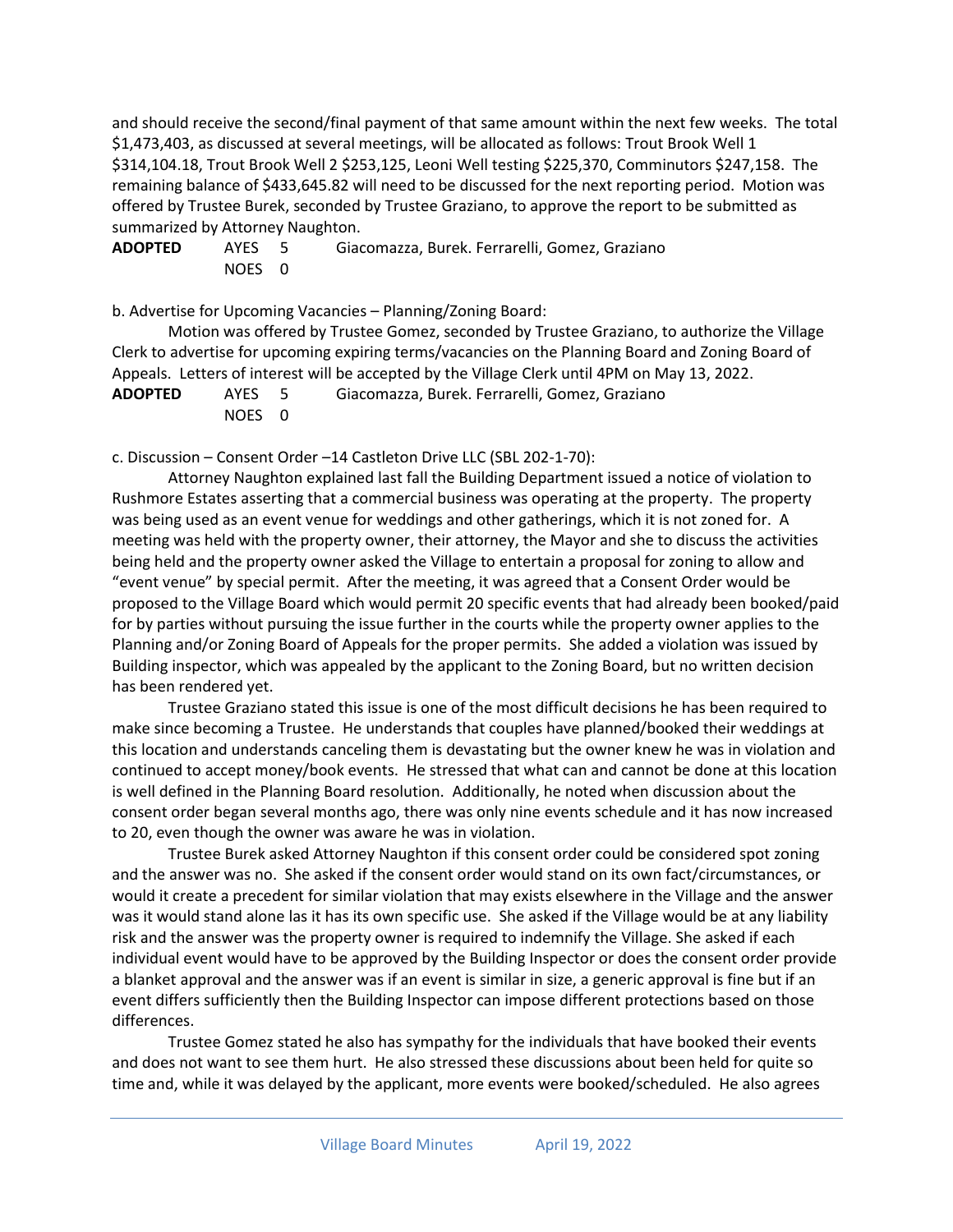the Village should be indemnified in case something happens at an event due to the property owner not going through the proper application process to ensure all safety requirements are in place.

Mayor Giacomazza stated these discussions because with the previous administration and it took quite some time to get the list of events booked from the owner. This slow pace will not be acceptable moving forward. This afternoon the owner's attorney sent a draft law for the Board to review, and it will be discussed at a future meeting.

Trustee Ferrarelli stated he agrees with all the comments made, especially that the applicant should be going through the proper permitting procedures.

Motion was then offered by Trustee Burek, seconded by Trustee Graziano, to authorize the Mayor to sign the consent agreement with 14 Castleton Drive LLC permitting 20 specific events to occur while the applicant obtains the needed approvals/permits as an event venue.

**ADOPTED** AYES 4 Giacomazza, Burek, Ferrarelli, Gomez NOES 1 Graziano

d. Authorize Mayor to Sign – Marshall & Sterling Business Associate Agreement:

Motion was offered by Trustee Gomez, seconded by Trustee Graziano, to authorize the Mayor to sign the "Business Associate Agreement" with Marshall & Sterling as it relates to their managing of the dental benefits for the Village.

**ADOPTED** AYES 5 Giacomazza, Burek. Ferrarelli, Gomez, Graziano NOES 0

e. Authorize Mayor to Sign – Stormwater Control Facility Maintenance Agree – Shops at Woodbury: Motion was offered by Trustee Graziano, seconded by Trustee Burek, to authorize the Mayor to

sign the "Stormwater Control Facility Maintenance Agreement" for Shops at Woodbury, as required by the Planning Board and the Village's responsibility as an MS4.

**ADOPTED** AYES 5 Giacomazza, Burek. Ferrarelli, Gomez, Graziano NOES 0

f. Authorize Mayor to Sign – Evoqua Bioxide Monitoring Agreement:

Motion was offered by Trustee Burek, seconded by Trustee Ferrarelli, to authorize the Mayor to sign the "Full Service Advanced Dosing and Remote Monitoring Program" proposal from Evoqua in relation to the odor and corrosion control at the Highland Mills, Pine Hill, Smith Clove and Hollett Pump Stations.

**ADOPTED** AYES 5 Giacomazza, Burek. Ferrarelli, Gomez, Graziano NOES 0

g. Authorize Mayor to Sign – LaBella (fka Chazen) Well Monitoring:

Motion was offered by Trustee Burek, seconded by Trustee Ferrarelli, to authorize the Mayor to sign a proposal from LaBella (formerly Chazen) for them to maintain the existing monitoring and reporting in 2022 of the Woodbury Creek tributary of the Moodna Creek. The cost for this continued monitoring is \$16,000 and is shared evenly with the Town of Woodbury, Village of Woodbury, Town of Cornwall and Village of Cornwall-on-Hudson.

**ADOPTED** AYES 5 Giacomazza, Burek. Ferrarelli, Gomez, Graziano NOES 0

h. Schedule Public Hearing – Moratorium Waiver Request – Popeye's: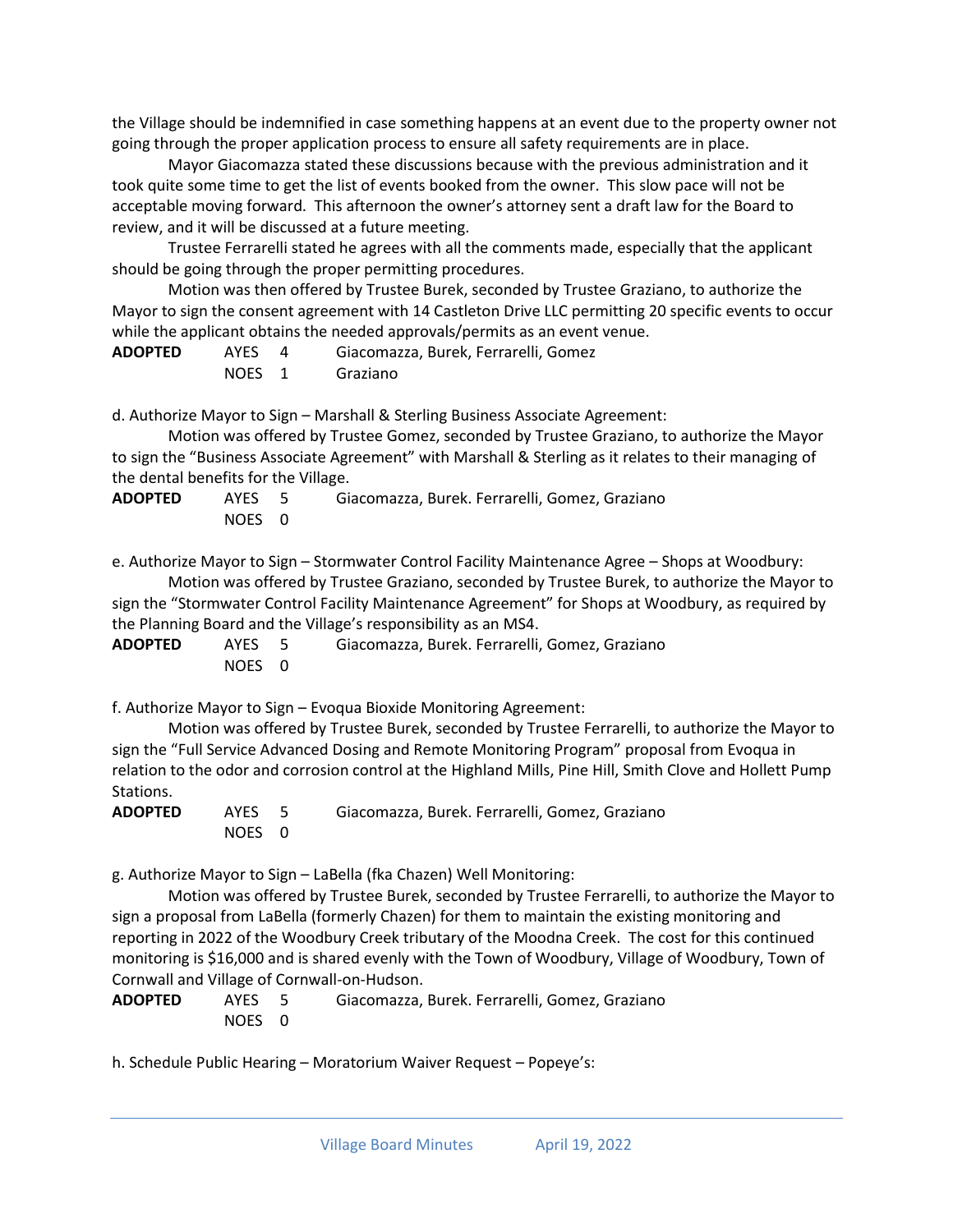Motion was offered by Trustee Gomez, seconded by Trustee Burek, to schedule a public hearing to be held on May 12, 2022 at 7:30PM at Village Hall to consider a request for relief from Local Law 9 of 2021 for the property located at 20 Centre Drive in the Woodbury Centre (Popeye's).

**ADOPTED** AYES 5 Giacomazza, Burek, Ferrarelli, Gomez, Graziano NOES 0

i. MS4 Annual Report – Draft Available for Review on Website:

Mayor Giacomazza announced the State Pollutant Discharge Elimination System (SPDES) permit procedures require the Village, as an operator of a regulated Municipal Separate Storm Sewer System (MS4), file an Annual Report to maintain permit coverage. A draft of the Annual Report for the period ending March 9, 2022 has been posted on the website for public information and comment. The report complies with the DEC mandatory format. The final report will be filed with the state prior to the June 1, 2022 deadline.

j. Resolutions – Delinquent Water Billing Re-levy:

Motion was offered by Trustee Graziano, seconded by Trustee Burek, to approve the following resolution for the levy of 854 delinquent water bills from the Consolidated Water Fund that totals \$234,595.12 (complete list on file in Village Clerk's Office):

**WHEREAS**, the Water/Wastewater Administrator, Michael Phillips, prepared a list of delinquent water bills on April 8, 2022 in the Village of Woodbury Consolidated Water Fund which has been submitted to the Village Clerk, and

**WHEREAS**, the State Law allows the Village Board to adopt a resolution that the aforesaid delinquent water bills shall become liens against the property of the individual property owners which liens shall then be taxed as part of the 2022/2023 Village property tax bill, and

**WHEREAS**, it is necessary for the Village Board adopt such resolution so the County, when printing the 2022/2023 Village property tax bills, may levy the delinquent water bills against the property.

**NOW, THEREFORE BE IT RESOLVED**, that the delinquent water statements submitted to the Village Board by the Village Clerk pursuant to State Law shall be forward to the Orange County Real Property Tax Department by the Mayor so that they shall levy such sums against the property which is liable for said delinquent water statements and shall state the amount of the tax in a separate column in the annual tax rolls for the year 2022/2023 Village property taxes; and be it

**FURTHER RESOLVED**, that a copy of this resolution with the delinquent water statements shall be immediately transmitted to the County's Real Property Tax Department.

### **ADOPTED BY ROLL CALL AS FOLLOWS:**

| Mayor Giacomazza   | YES        |
|--------------------|------------|
| Trustee Burek      | <b>YES</b> |
| Trustee Ferrarelli | YES        |
| Trustee Gomez      | <b>YES</b> |
| Trustee Graziano   | <b>YES</b> |
|                    |            |

Motion was then offered by Trustee Gomez, seconded by Trustee Burek, to approve the following resolution for the levy of 22 delinquent water bills from the Water #6 Fund (Amdur Park) that totals \$5662.68 (complete list on file in Village Clerk's Office):

**WHEREAS**, the Water/Sewer Administrator, Michael Phillips, prepared a list of delinquent water bills for April 8, 2022 in the Village of Woodbury Water #6 Fund which has been submitted to the Village Clerk, and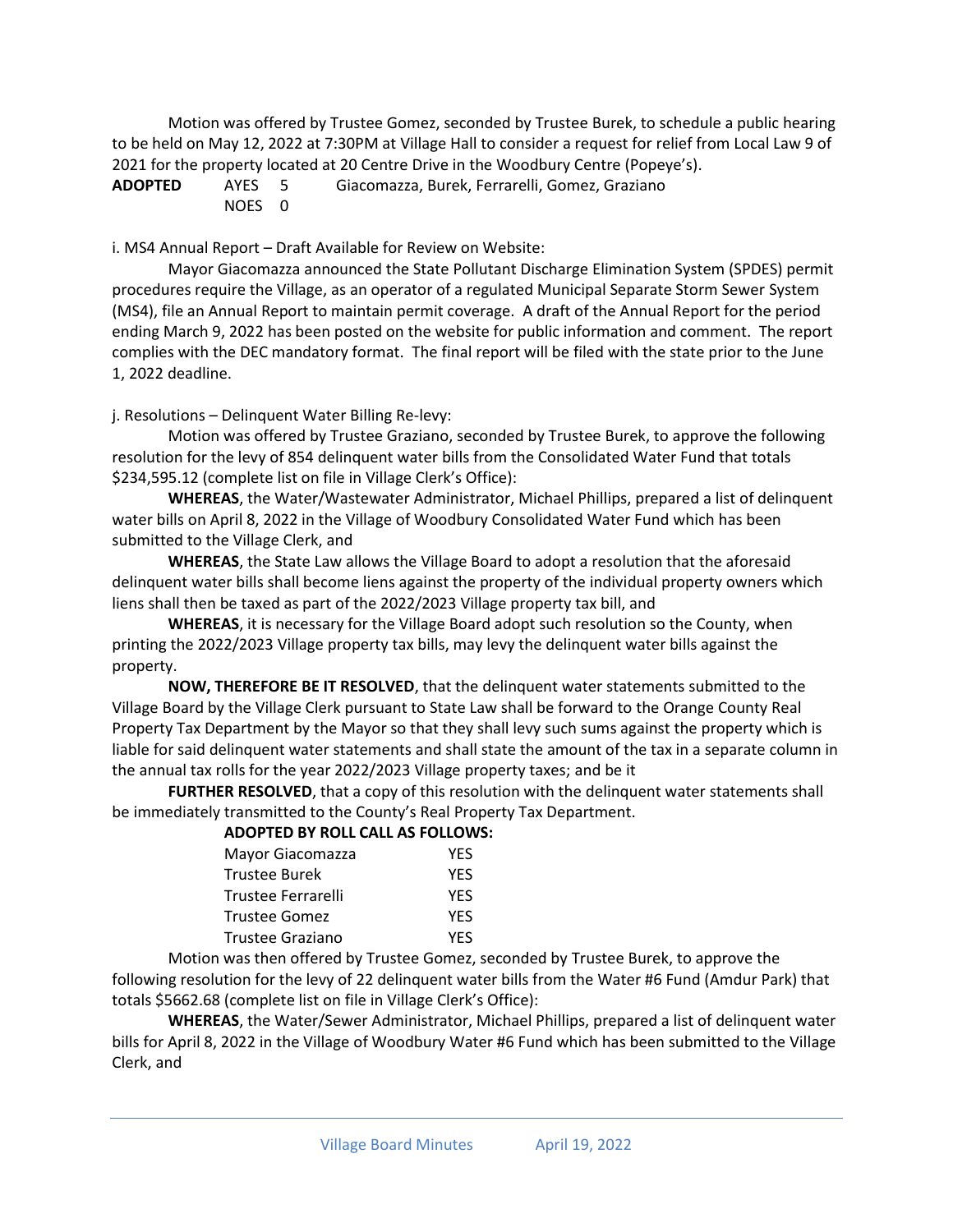**WHEREAS**, the State Law allows the Village Board to adopt a resolution that the aforesaid delinquent water bills shall become liens against the property of the individual property owners which liens shall then be taxed as part of the 2022/2023 Village property tax bill, and

**WHEREAS**, it is necessary for the Village Board adopt such resolution so the County, when printing the 2022/2023 Village property tax bills, may levy the delinquent water bills against the property.

**NOW, THEREFORE BE IT RESOLVED**, that the delinquent water statements submitted to the Village Board by the Village Clerk pursuant to State Law shall be forward to the Orange County Real Property Tax Department by the Mayor so that they shall levy such sums against the property which is liable for said delinquent water statements and shall state the amount of the tax in a separate column in the annual tax rolls for the year 2022/2023 Village property taxes; and be it

**FURTHER RESOLVED**, that a copy of this resolution with the delinquent water statements shall be immediately transmitted to the County's Real Property Tax Department.

| <b>ADOPTED BY ROLL CALL AS FOLLOWS:</b> |            |
|-----------------------------------------|------------|
| Mayor Giacomazza                        | YFS        |
| <b>Trustee Burek</b>                    | <b>YES</b> |
| Trustee Ferrarelli                      | <b>YES</b> |
| Trustee Gomez                           | <b>YES</b> |
| Trustee Graziano                        | <b>YFS</b> |

#### **Public Comment:**

Maria Hunter thanked the Board for holding this meeting in-person and virtually. She asked if the Village is doing drilling on property along the east side of Route 32 past Hazard Lane and she was told that the property owner is doing drilling there. Mrs. Hunter then noted the Village of Kiryas Joel water tank on Ridge Road continues to overflow into the creek and she feels that someone should be inspecting this so it can stop. She thanked Trustee Graziano for voting against the consent order. She announced the Memorial Day Parade is scheduled for May 29 and that it is a parade to honor those that served for our community. She also announced June 25 is First Responder Day and that all three branches of the EMS have representation in the planning.

### **Board Member/Department Comment:**

Chief Burke stated the Fire Department Open House is this Saturday and he urged the public to attend to see what the volunteer do.

Clerk Potvin, on behalf of Superintendent Weyant, stated the engineers are finalized the design plans for the Ridge Road bridge repairs and, once that plan is approved, the project will be bid. This will be a FEMA project.

Trustee Graziano thanked the Water/Sewer Department for all the work they did on the most recent water main break. He urged all to continue to be safe and healthy as COVID cases have been increasing.

Trustee Ferrarelli thanked all for attending the meeting this evening. He congratulated Mrs. Capriglione on her recognition and thanked Senator Skoufis for the citation.

Trustee Burke thanked all for attending the meeting this evening. She provided an update on the work done by the Land Preservation Committee, noting a presentation is planned for one of the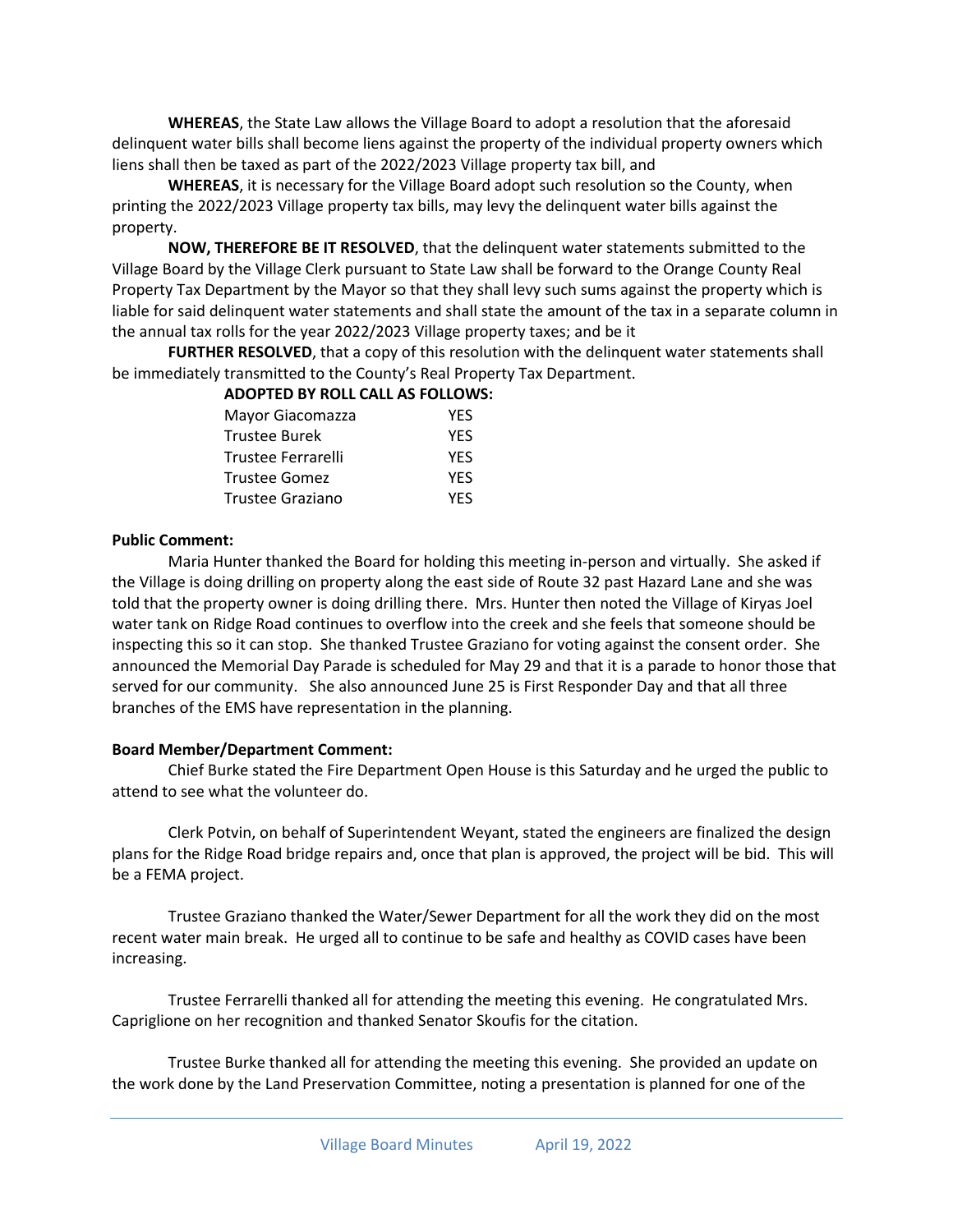summer meetings. There are also public information videos being created to help education the public on ways to preserve our natural resources.

Trustee Gomez thanked all for attending the meeting and all the Village employees for their dedication. He also congratulated Mrs. Capriglione and Trustee Ferrarelli on the recognition they received.

Mayor Giacomazza thanked Trustee Graziano for setting up the hybrid meeting, adding he is glad to see the Board is offering the public more ways to participate. This Saturday the Highway Department will be hosting their annual Spring Clean Event with the Woodbury Community Association doing the cooking for at the end of the event. He then noted volunteerism is down everywhere and our Fire Department is in desperate need of volunteers. He urged the public and anyone that may have an interest in volunteering to attend the open house this weekend. He then announced the Third Annual Michael Hansen Blood Drive will be held on May 14 at Village Hall, which is also the same day at the next electronic collection event held by the Highway Department.

### **Adjournment:**

With no further comments received or business to discuss, a motion was offered by Trustee Burek, seconded by Trustee Graziano, to adjourn the meeting at 9:15PM.

**ADOPTED** AYES 5 Giacomazza, Burek. Ferrarelli, Gomez, Graziano NOES 0

Desiree Potvin, Village Clerk